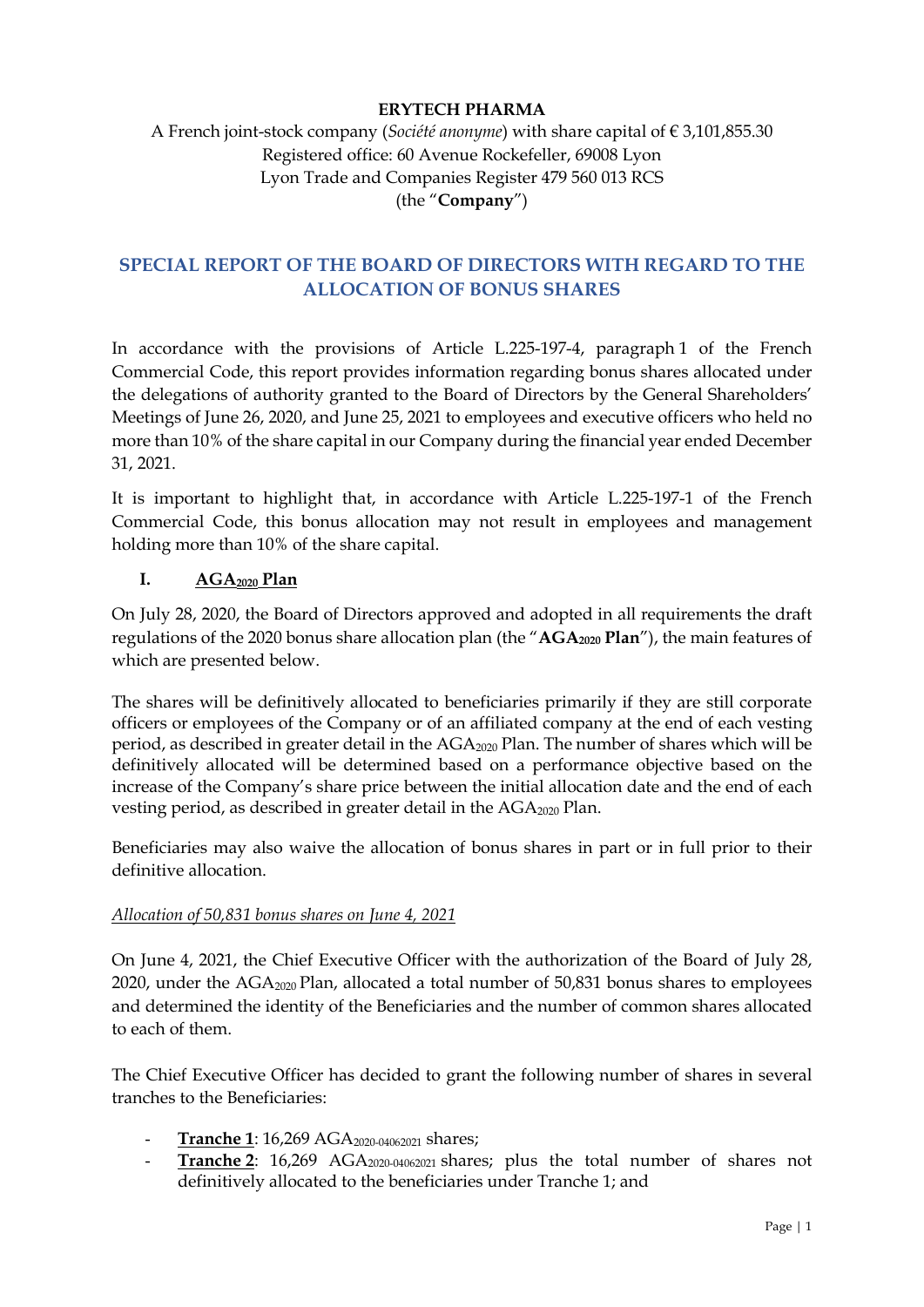- **Tranche 3**: 16,269 AGA<sub>2020-04062021</sub> shares; plus the total number of shares not definitively allocated to beneficiaries under Tranche 2;
- **Tranche 4**: 1,012 AGA<sub>2020-04062021</sub> shares; plus the total number of shares not definitively allocated to the beneficiaries under Tranche 3; and
- **Tranche 5**: 1,012 AGA2020-04062021 shares; plus the total number of shares not definitively allocated to beneficiaries under Tranche 4;

The Chief Executive Officer has established the conditions for allocation as follows:

- **Vesting periods**: the initial allocations will not become definitive until the end of the following vesting periods, subject to the criteria and conditions presented in the AGA2020 Plan:
	- one (1) year from June 4, 2021 for Tranche 1;
	- two (2) years from June 4, 2021 for Tranche 2;
	- three (3) years from June 4, 2021 for Tranche 3,
	- four (4) years from June 4, 2021 for Tranche 4; and
	- five (5) years from June 4, 2021 for Tranche 5.
- **Retention period**: As of the Final Allocation of the Shares, the Beneficiary must hold all vested Shares in Tranche 1 for a Retention Period of one (1) year. No Retention Period is required for the vested Shares in Tranche 2, Tranche 3, Tranche 4 or Tranche 5.

## **II. AGA2021 Plan**

On July 27, 2021, the Board of Directors approved and adopted in all requirements the draft regulations of the 2021 bonus share allocation plan (the "AGA<sub>2021</sub> Plan"), the main features of which are presented below.

The shares will be definitively allocated to beneficiaries primarily if they are still corporate officers or employees of the Company or of an affiliated company at the end of each vesting period, as described in greater detail in the AGA<sub>2021</sub> Plan. The number of shares which will be definitively allocated will be determined on the basis of a performance objective based on the increase of the Company's share price between the initial allocation date and the end of each vesting period, as described in greater detail in the  $AGA_{2021}$  Plan.

Beneficiaries may also waive the allocation of bonus shares in part or in full prior to their definitive allocation.

## *Allocation of 231,000 bonus shares on July 27, 2021*

On July 27, 2021, the Board, under the AGA<sub>2021</sub> Plan, allocated a total number of 231,000 bonus shares to employees and corporate executives (of which 27,000 AGA<sub>2021-27072021</sub> to Gil Beyen, Chief Executive Officer, 22,500 AGA2021-27072021 to Jérôme Bailly, Deputy General Manager and 45,000 AGA2021-27072021 to Eric Soyer, Deputy general Manager) and determined the identity of the Beneficiaries and the number of common shares allocated to each of them.

The Chief Executive Officer has decided to grant the following number of shares in several tranches to the Beneficiaries:

- **Tranche 1**: 73,920 AGA2021-27072021 shares;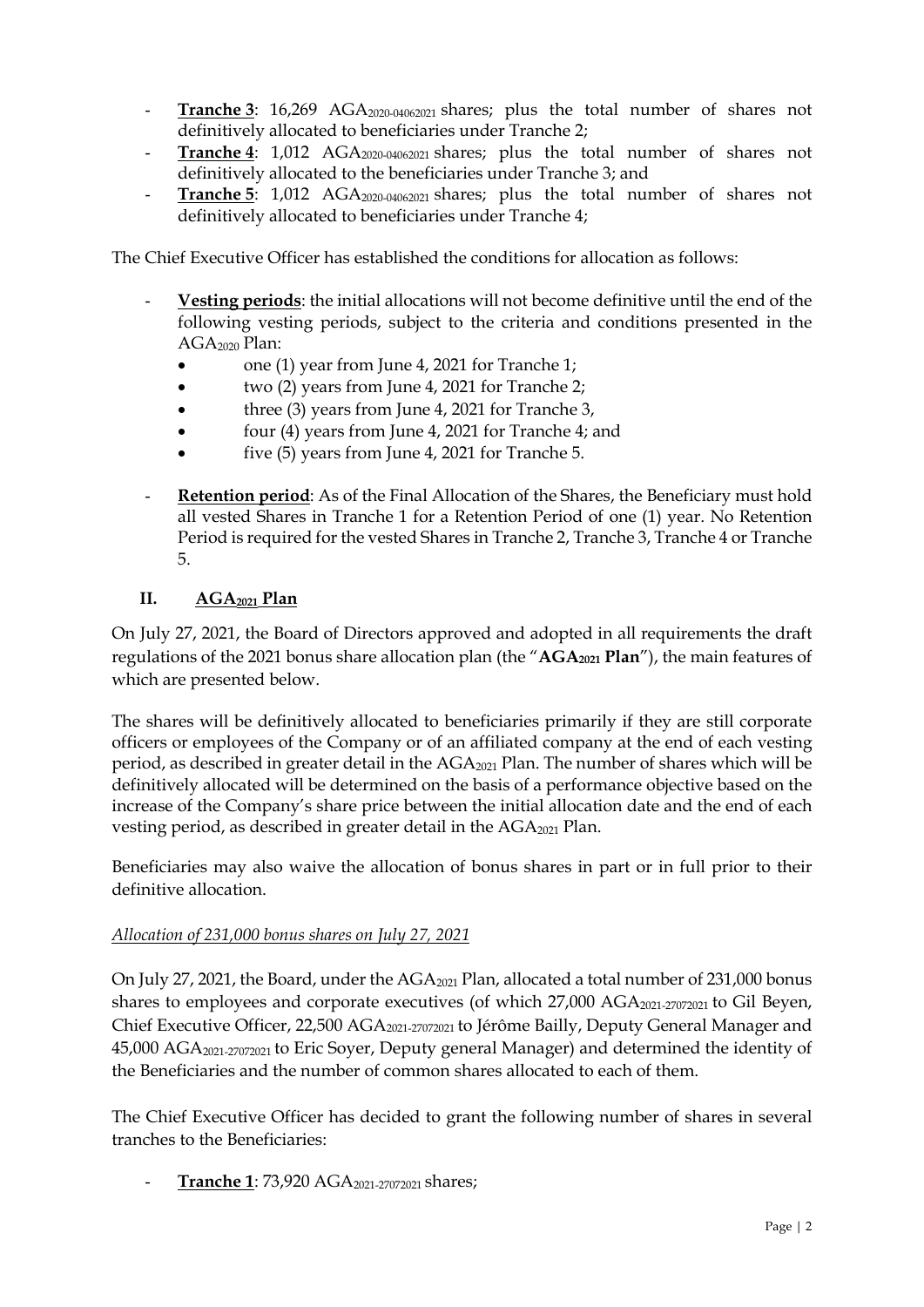- **Tranche 2**: 73,920 AGA<sub>2021-27072021</sub> shares; plus the total number of shares not definitively allocated to the beneficiaries under Tranche 1; and
- **Tranche 3**: 73,920 AGA<sub>2021-27072021</sub> shares; plus the total number of shares not definitively allocated to beneficiaries under Tranche 2;
- **Tranche 4**: 4,620 AGA<sub>2021-27072021</sub> shares; plus the total number of shares not definitively allocated to beneficiaries under Tranche 3;
- **Tranche 5**: 4,620 AGA<sub>2021-27072021</sub> shares; plus the total number of shares not definitively allocated to beneficiaries under Tranche 4.

The Chief Executive Officer has established the conditions for allocation as follows:

- **Vesting periods**: the initial allocations will not become definitive until the end of the following vesting periods, subject to the criteria and conditions presented in the AGA<sub>2021</sub> Plan:
	- one (1) year from July 27, 2021 for Tranche 1;
	- two (2) years from July 27, 2021 for Tranche 2;
	- three (3) years from July 27, 2021 for Tranche 3;
	- four (4) years from July 27, 2021 for Tranche 4; and
	- five (5) years from July 27, 2021 for Tranche 5.
- **Lock-up period**: the lock-up period for Tranche 1 is one (1) year from the end of the vesting period for Tranche 1 and will end on July 27, 2023. No lock-up period is applicable to the fully vested shares in Tranche 2, Tranche 3, Tranche 4 or Tranche 5.

#### *Allocation of 93,331 bonus shares on December 16, 2021*

On December 16, 2021, the Chief Executive Officer with the authorization of the Board of July 27, 2021, under the AGA<sub>2021</sub> Plan, allocated a total number of 93,331 bonus shares to employees and corporate executives (of which 6,000 AGA<sub>2021-16122021</sub> to Gil Beyen, Chief Executive Officer, 10,000 AGA2021-16122021 to Jérôme Bailly, Deputy General Manager and 20,000 AGA2021-16122021 to Eric Soyer, Deputy general Manager) and determined the identity of the Beneficiaries and the number of common shares allocated to each of them.

The Chief Executive Officer has decided to grant the following number of shares in several tranches to the Beneficiaries:

- **Tranche 1**: 29,851 AGA2021-16122021 shares;
- **Tranche 2**: 29,851 AGA<sub>2021-16122021</sub> shares; plus the total number of shares not definitively allocated to the beneficiaries under Tranche 1; and
- **Tranche 3**: 29,851 AGA<sub>2021-16122021</sub> shares; plus the total number of shares not definitively allocated to beneficiaries under Tranche 2;
- **Tranche 4**: 1,889 AGA<sub>2021-16122021</sub> shares; plus the total number of shares not definitively allocated to beneficiaries under Tranche 3;
- **Tranche 5**: 1,889 AGA<sub>2021-16122021</sub> shares; plus the total number of shares not definitively allocated to beneficiaries under Tranche 4.

The Chief Executive Officer has established the conditions for allocation as follows:

- **Vesting periods**: the initial allocations will not become definitive until the end of the following vesting periods, subject to the criteria and conditions presented in the  $AGA<sub>2021</sub>$  Plan: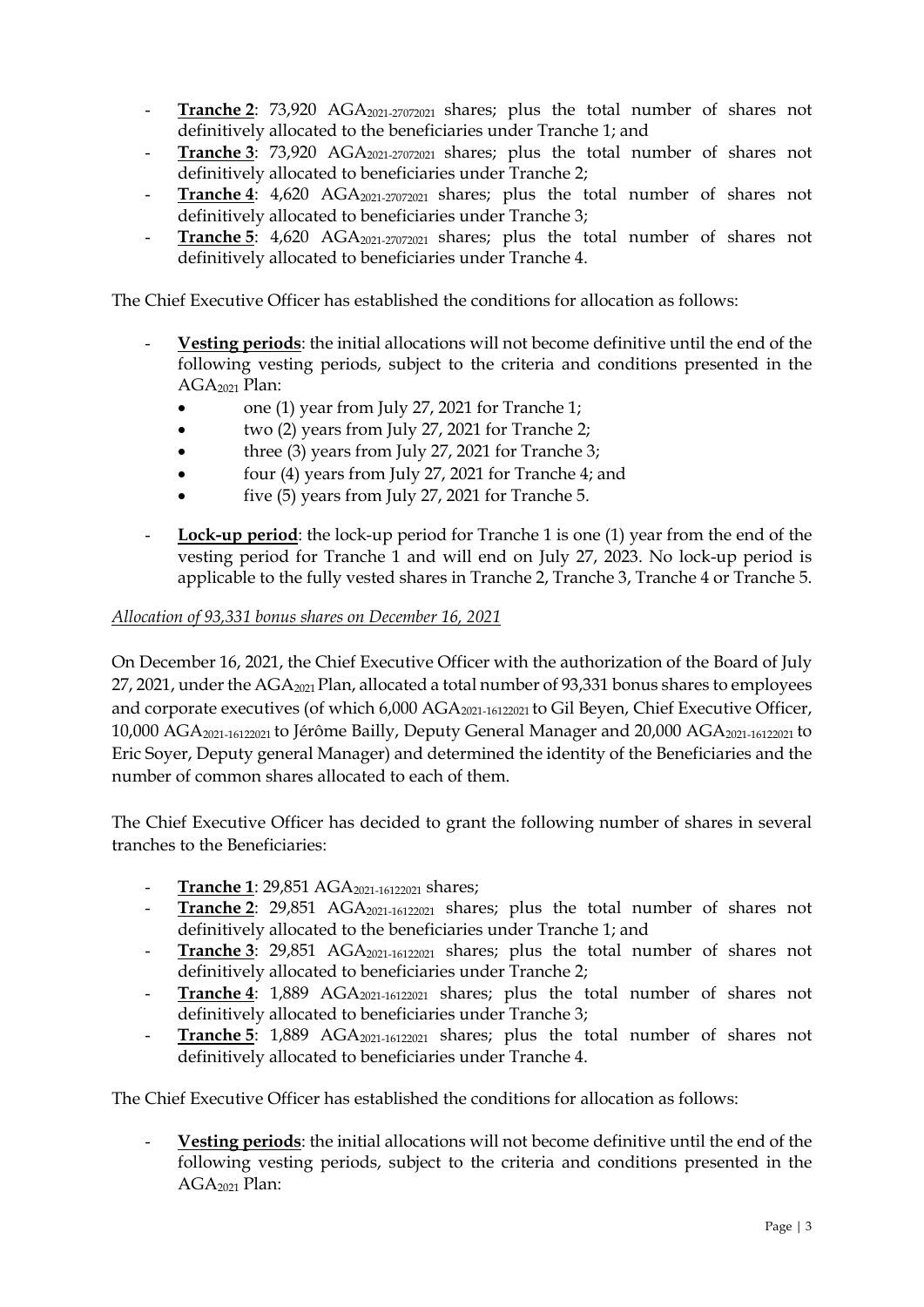- one (1) year from December 16, 2021 for Tranche 1;
- two (2) years from December 16, 2021 for Tranche 2;
- three (3) years from December 16, 2021 for Tranche 3;
- four (4) years from December 16, 2021 for Tranche 4; and
- five (5) years from December 16, 2021 for Tranche 5.
- **Lock-up period**: the lock-up period for Tranche 1 is one (1) year from the end of the vesting period for Tranche 1 and will end on December 16, 2023. No lock-up period is applicable to the fully vested shares in Tranche 2, Tranche 3, Tranche 4 or Tranche 5.

# **III. ALLOCATION TO THE 10 EMPLOYEES ALLOCATED THE HIGHEST NUMBER OF BONUS SHARES**

Finally, we present to you the number and value of shares which have been allocated by our Company during the financial year ended December 31, 2021 to each of the ten employees of our Company, who are not corporate officers (for confidentiality reasons and to respect the right of individuals to protection of their personal data, we have not stated the identity of the employees) and who have been allocated the highest number of bonus shares under the 2020 Plan and 2021 Plan:

- 1. To employee A, 37,500 bonus shares with a nominal value of  $\epsilon$ 0.10 each,
- 2. To employee B, 16,167 bonus shares with a nominal value of  $\epsilon$ 0.10 each,
- 3. To employee C, 12,833 bonus shares with a nominal value of  $\epsilon$ 0.10 each,
- 4. To employee D, 12,833 bonus shares with a nominal value of  $\epsilon$ 0.10 each,
- 5. To employee E, 12,833 bonus shares with a nominal value of  $\epsilon$ 0.10 each,
- 6. To employee F, 12,833 bonus shares with a nominal value of  $\epsilon$ 0.10 each,
- 7. To employee G, 7,833 bonus shares with a nominal value of  $\epsilon$ 0.10 each,
- 8. To employee H, 7,833 bonus shares with a nominal value of  $\epsilon$ 0.10 each,
- 9. To employee I, 6,400 bonus shares with a nominal value of  $\epsilon$ 0.10 each,
- 10. To employee J, 6,400 bonus shares with a nominal value of  $\epsilon$ 0.10 each.

The total number of beneficiaries is 129 individuals, of which 3 are executive officers.

In accordance with the law and the decision of the Extraordinary Shareholders' Meeting, these new shares will not be definitively allocated to the above-mentioned individuals until the end of the vesting period set at one year for Tranche 1. Upon expiration of this period, the bonus shares of Tranche 1 must be retained by their beneficiaries for a period of one year.